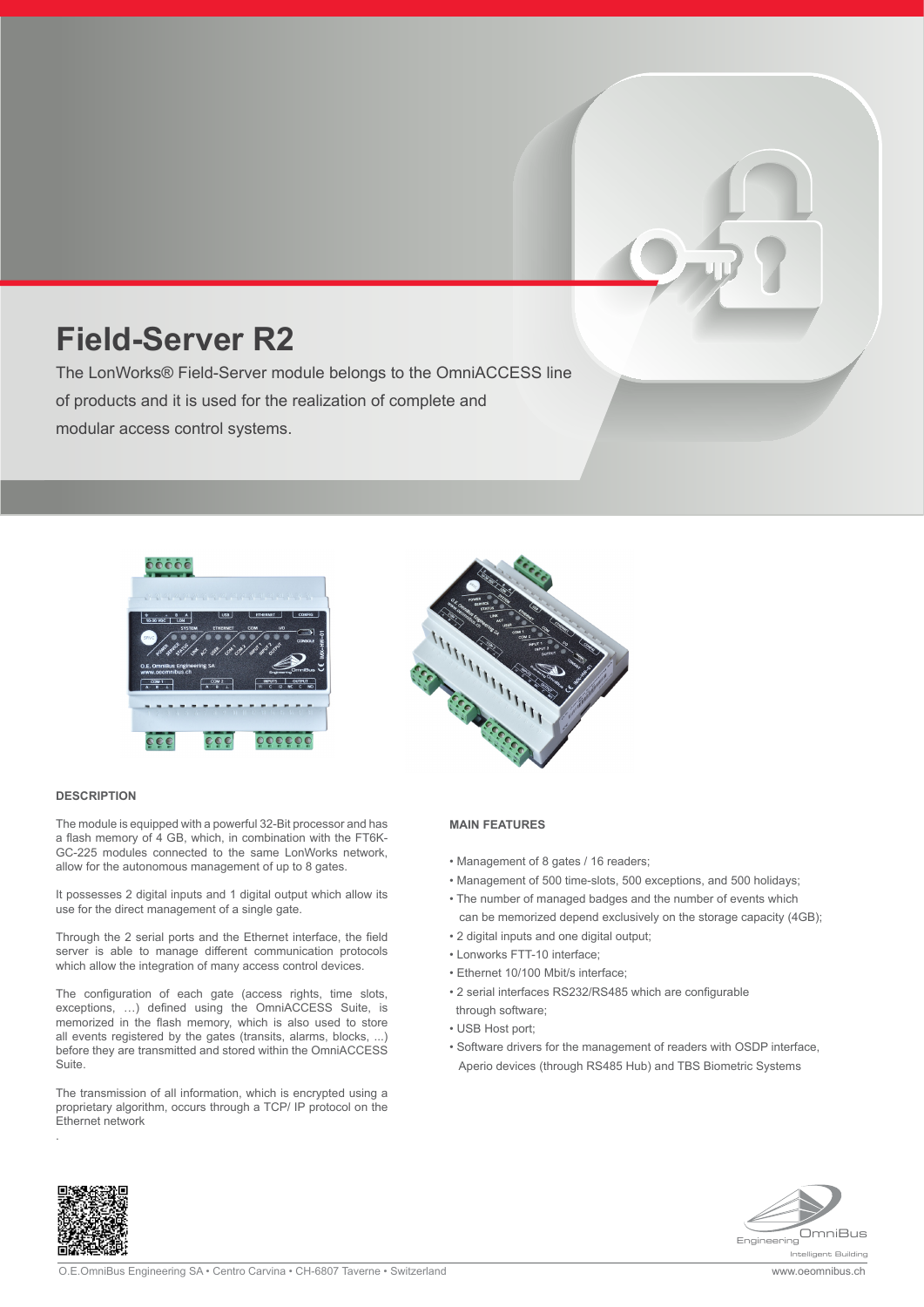# FIELD SERVER R2

**Technical specifications** 

| <b>Technical specifications</b> | Power supply                     | 1030 VDC, 3.5W (Power supply SELV according to regulation EN 60950-1)<br>Removable connector 5-Pin 5.08 mm pitch (shared with Lonworks interface)                                                                                                                |
|---------------------------------|----------------------------------|------------------------------------------------------------------------------------------------------------------------------------------------------------------------------------------------------------------------------------------------------------------|
|                                 | Communication interface          | Lonworks FTT-10 78Kbps 2- wire without polarity,<br>removable connector 5.08 mm pitch<br>Ethernet 10/100 Mbits, with standard connector RJ45<br>2 serial ports RS232/RS485 configurable through software,<br>removable connector 5.08 mm<br><b>USB Host port</b> |
|                                 | CPU                              | CPU 32 bits ARM Cortex A9 @ 1.0. GHz<br>Real Time Clock con backup battery                                                                                                                                                                                       |
|                                 | Memory                           | 4 GB Flash eMMC<br>256 MB DDR3                                                                                                                                                                                                                                   |
|                                 | Digital outputs                  | 1 relay with NA and NC contacts.<br>Resistive loads specifications<br>Maximum switching power 60 W<br>Maximum switching voltage 27 VDC<br>Maximum switching current 2 A<br>Removable connector 6-Pin 5.08 mm pitch (shared with digital inputs)                  |
|                                 | Digital inputs                   | 2 self-powered inputs (potential free contacts).<br>Removable connector 6-Pin 5.08 mm pitch (shared with digital outputs)                                                                                                                                        |
|                                 | Environmental operating limits   | Temperature: -5°+45 °C<br>Humidity: 1090% $@ + 50^{\circ}$ C non-condensing                                                                                                                                                                                      |
|                                 | Environmental limits for storage | Temperature: -10°+60 °C<br>Humidity: 1090% $@ + 50^{\circ}$ C non-condensing                                                                                                                                                                                     |
|                                 | Container                        | Polycarbonate container (UL 94 V-0) white (top) and black (bottom)<br>for assembly on a DIN rail                                                                                                                                                                 |
|                                 | <b>Dimensions</b>                | $6 TE - 105 \times 115 \times 60$ mm (length x width x height)                                                                                                                                                                                                   |
|                                 | Assembly                         | On DIN rail, according to regulation EN 50022<br>Do not install outdoors or in humid environments<br>(bathrooms, swimming pools, etc.) if not in containers<br>with proper protection for use.                                                                   |
|                                 | Disposal                         | Dispose in compliance with the directives 2002/95 / EC (WEEE devices)                                                                                                                                                                                            |

## **Size and Layout**